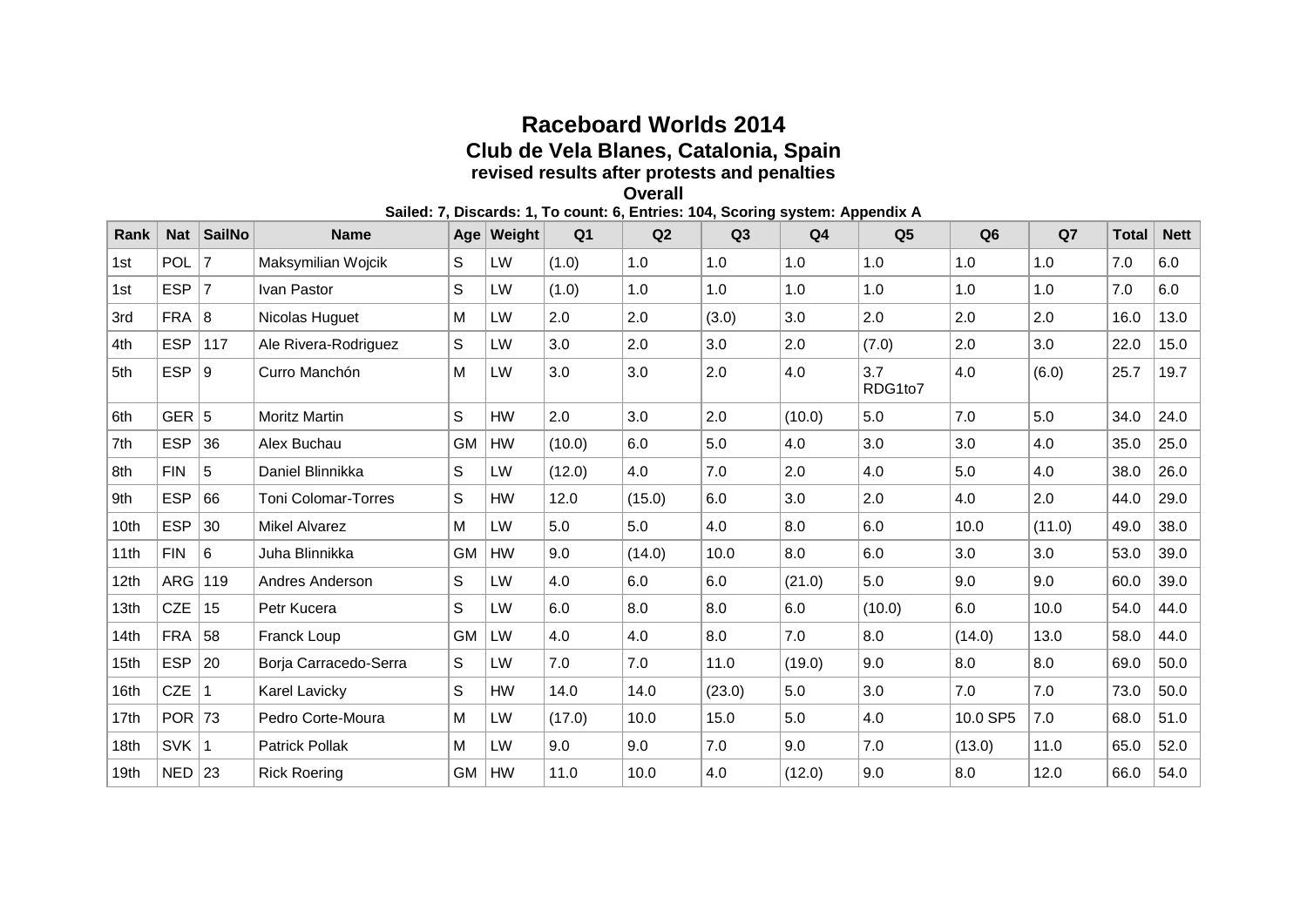| 20th | <b>FRA</b> | 1010 | Marcos Guedez                   | S         | LW | 6.0    | 5.0    | 13.0   | (53.0)<br>OCS) | 17.0         | 6.0                         | 8.0    | $108.0$ 55.0 |               |
|------|------------|------|---------------------------------|-----------|----|--------|--------|--------|----------------|--------------|-----------------------------|--------|--------------|---------------|
| 21st | ESP        | 4    | Gonzalo Giribet                 | M         | LW | 7.0    | 7.0    | 5.0    | (20.0)         | 14.0         | 17.0                        | 15.0   | 85.0         | 65.0          |
| 22nd | <b>BEL</b> | 113  | Jan De-Muyer                    | GM        | LW | 13.0   | 11.0   | (17.0) | 7.0            | 12.0         | 13.0                        | 10.0   | 83.0         | 66.0          |
| 23rd | <b>ESP</b> | 91   | Rafael Ros-Pardo                | V         | LW | (20.0) | 8.0    | 10.0   | 9.0            | 18.0         | 16.0                        | 13.0   | 94.0         | 74.0          |
| 24th | <b>ESP</b> | 12   | Fernando Lamadrid-<br>Rodriguez | <b>GM</b> | HW | 8.0    | 12.0   | 9.0    | 16.0           | 8.0          | (23.0)                      | 21.0   | 97.0         | 74.0          |
| 25th | <b>ESP</b> | 46   | Andres Puigdengoles             | S         | LW | 5.0    | (21.0) | 12.0   | 14.0           | 20.0         | 11.0                        | 14.0   | 97.0         | 76.0          |
| 26th | <b>ESP</b> | 16   | Alvaro Rivera-Rodriguez         | S         | HW | 8.0    | 9.0    | 17.0   | 11.0           | (19.0)       | 15.0                        | 18.0   | 97.0         | 78.0          |
| 27th | <b>ESP</b> | 21   | Jonathan Dunnett                | M         | LW | 18.0   | 18.0   | (20.0) | 13.0           | 10.0         | 14.0 SP5                    | 6.0    | 99.0         | 79.0          |
| 28th | <b>ESP</b> | 95   | Paco Manchon                    | V         | LW | 15.0   | 12.0   | 12.0   | 12.0           | 14.0         | (21.0)                      | 14.0   | 100.0        | 79.0          |
| 29th | ARG        | 25   | Sergio Grigioni                 | M         | LW | (23.0) | 18.0   | 18.0   | 6.0            | 16.0         | 14.0                        | 9.0    | $104.0$ 81.0 |               |
| 30th | NED        | 202  | Fred Hastman                    | <b>GM</b> | LW | 17.0   | 23.0   | (27.0) | 16.0           | 11.0         | 12.0                        | 5.0    | 111.0 84.0   |               |
| 31st | CZE $ 6$   |      | Jakub Sliva                     | S         | LW | 16.0   | (22.0) | 22.0   | 10.0           | 15.0         | 10.0                        | 16.0   | $111.0$ 89.0 |               |
| 32nd | <b>FRA</b> | 1881 | Pierre Buren                    | <b>GM</b> | LW | 16.0   | 13.0   | 11.0   | 18.0           | (27.0)       | 23.0                        | 12.0   | $120.0$ 93.0 |               |
| 33rd | <b>LAT</b> | 31   | <b>Rihards Akmentins</b>        | S         | LW | 10.0   | 15.0   | (28.0) | 21.0           | 19.0         | 12.0                        | 20.0   | $125.0$ 97.0 |               |
| 34th | <b>CZE</b> | 110  | Radim Kamenský                  | M         | LW | 15.0   | 20.0   | 19.0   | 14.0           | 13.0         | 18.0                        | (21.0) | $120.0$ 99.0 |               |
| 35th | <b>ESP</b> | 791  | Jon Obeso-Aguirre               | M         | HW | 21.0   | 16.0   | 9.0    | (33.0)         | 17.0         | 17.0                        | 19.0   | $132.0$ 99.0 |               |
| 36th | <b>FRA</b> | 154  | Florian Lisiecki                | M         | LW | 11.0   | 22.0   | 13.0   | 13.0           | 20.0         | (29.0)<br>SP <sub>5</sub> ) | 22.0   |              | $130.0$ 101.0 |
| 37th | <b>FRA</b> |      | Patrice Pou-Pupp                | GM        | HW | 22.0   | 13.0   | 15.0   | 15.0           | 16.0         | 22.0                        | (24.0) |              | $127.0$ 103.0 |
| 38th | FRA        | 635  | Pierre Ledet                    | M         | LW | 13.0   | 11.0   | 26.0   | 11.0           | 26.0         | (31.0)<br>SP5)              | 16.0   |              | $134.0$ 103.0 |
| 39th | <b>ESP</b> | 211  | Fernando Lamadrid-Trueba        | Y         | LW | (23.0) | 17.0   | 16.0   | 22.0           | 22.0         | 11.0                        | 17.0   | 128.0        | 105.0         |
| 40th | <b>BRA</b> | 172  | Udo Schenker                    | <b>GM</b> | LW | 14.0   | 19.0   | 14.0   | 18.0           | 21.0         | 20.0                        | (22.0) |              | $128.0$ 106.0 |
| 41st | <b>FRA</b> | 171  | Jean Asia                       | V         | HW | 19.0   | 19.0   | 14.0   | 15.0           | $(53.0$ DNF) | 25.0                        | 17.0   | 162.0        | 109.0         |
| 42nd | <b>FIN</b> | 50   | Kai Mannisto                    | V         | LW | (27.0) | 16.0   | 25.0   | 17.0           | 13.0         | 19.0                        | 25.0   |              | 142.0 115.0   |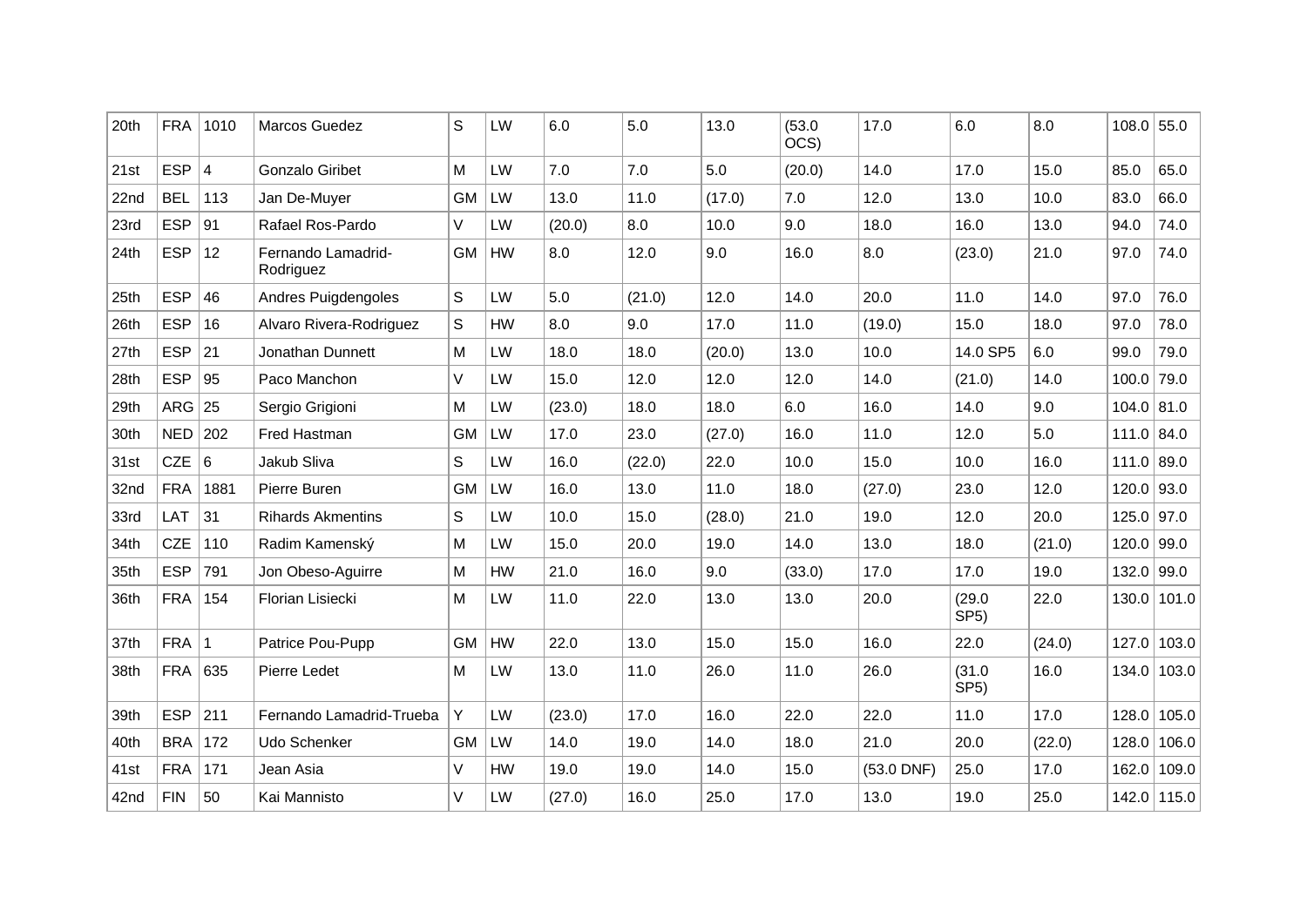| 43rd | ARG        | 355 | Fernando Consorte         | M         | HW | 28.0           | 25.0           | (29.0) | 22.0   | 11.0   | 15.0     | 23.0   | 153.0 | 124.0         |
|------|------------|-----|---------------------------|-----------|----|----------------|----------------|--------|--------|--------|----------|--------|-------|---------------|
| 44th | <b>ESP</b> | 410 | Antonio Rodriguez-Prat    | V         | HW | 20.0           | 21.0           | 20.0   | (25.0) | 22.0   | 23.0 SP5 | 19.0   | 150.0 | 125.0         |
| 45th | CZE $ 22$  |     | Martin Sliva              | GM        | HW | (31.0)         | 28.0           | 24.0   | 20.0   | 23.0   | 16.0     | 15.0   |       | 157.0 126.0   |
| 46th | <b>BEL</b> | 10  | <b>Patric Roelandts</b>   | V         | HW | 27.0           | 20.0           | 16.0   | 24.0   | (28.0) | 24.0     | 18.0   | 157.0 | 129.0         |
| 47th | AUS        | 368 | <b>Richard Reynolds</b>   | <b>GM</b> | LW | 26.0           | (33.0)         | 21.0   | 17.0   | 28.0   | 20.0     | 20.0   |       | $165.0$ 132.0 |
| 48th | FRA        | 69  | Jean-Jacques Ghio         | GM        | HW | 22.0           | 17.0           | 22.0   | (32.0) | 26.0   | 31.0     | 28.0   | 178.0 | 146.0         |
| 49th | ESP $ 6$   |     | Ignasi Segado             | Y.        | LW | 18.0           | 33.0           | (36.0) | 26.0   | 25.0   | 21.0     | 24.0   |       | 183.0 147.0   |
| 50th | LAT        | 105 | Aldis Šurinš              | <b>GM</b> | HW | 26.0           | 24.0           | 24.0   | 27.0   | 24.0   | (29.0)   | 23.0   | 177.0 | 148.0         |
| 51st | <b>AUS</b> | 109 | James Grunfelder          | S         | HW | 33.0           | (34.0)         | 33.0   | 23.0   | 15.0   | 22.0     | 26.0   |       | 186.0 152.0   |
| 52nd | GER 201    |     | Heiner Homrighausen       | V         | LW | 21.0           | 27.0           | 26.0   | 31.0   | 21.0   | (36.0)   | 31.0   |       | 193.0 157.0   |
| 53rd | ESP        | 65  | Víctor Fernández          | Y         | LW | 24.0           | 30.0           | 18.0   | 27.0   | 27.0   | (37.0)   | 32.0   |       | 195.0 158.0   |
| 54th | POL        | 79  | Artur Manelski            | S         | LW | (53.0)<br>OCS) | 26.0           | 27.0   | 19.0   | 29.0   | 29.0     | 29.0   |       | $212.0$ 159.0 |
| 55th | <b>ESP</b> | 88  | Manuel Guasch             | S         | LW | 19.0           | 27.0           | 19.0   | 28.0   | 36.0   | 37.0     | (45.0) |       | 211.0 166.0   |
| 56th | <b>ESP</b> | 115 | Alejandro Rivera-Martínez | <b>GM</b> | LW | 25.0           | 26.0           | 28.0   | 29.0   | (33.0) | 28.0     | 31.0   |       | $200.0$ 167.0 |
| 57th | <b>ESP</b> | 188 | Alexander Diaz            | M         | HW | 29.0           | 23.0           | 30.0   | 33.0   | 23.0   | (34.0)   | 30.0   |       | 202.0 168.0   |
| 58th | <b>CZE</b> | 113 | Pavel Kamensky            | ${\sf M}$ | LW | 28.0           | 25.0           | 31.0   | (36.0) | 30.0   | 26.0     | 29.0   |       | 205.0 169.0   |
| 59th | <b>ESP</b> | 736 | Carlos Reyes-Martínez     | S         | LW | (33.0)         | 31.0           | 33.0   | 23.0   | 29.0   | 28.0     | 27.0   |       | $204.0$ 171.0 |
| 60th | <b>ESP</b> | 710 | <b>Christian Voyer</b>    | V         | LW | 30.0           | 24.0           | (36.0) | 28.0   | 30.0   | 31.0     | 28.0   |       | 207.0 171.0   |
| 61st | <b>FRA</b> | 661 | <b>Gautier Saby</b>       | Y         | LW | 42.0           | (53.0)<br>DNC) | 38.0   | 26.0   | 18.0   | 24.0 SP5 | 25.0   |       | 226.0 173.0   |
| 62nd | <b>ESP</b> | 22  | Eneko Ruiz-de-Munain      | M         | LW | 24.0           | 28.0           | 23.0   | 31.0   | (38.0) | 33.0     | 38.0   |       | 215.0 177.0   |
| 63rd | LAT        | 555 | Juris Rozkalns            | M         | HW | (37.0)         | 32.0           | 25.0   | 29.0   | 25.0   | 35.0     | 32.0   |       | 215.0 178.0   |
| 64th | <b>ESP</b> | 364 | Marc Leutscher            | <b>GM</b> | HW | 25.0           | 34.0           | 21.0   | 34.0   | 32.0   | (42.0)   | 33.0   |       | 221.0 179.0   |
| 65th | LAT        | 111 | <b>Gundars Osis</b>       | V         | HW | 34.0           | 31.0           | 31.0   | (37.0) | 24.0   | 30.0     | 33.0   | 220.0 | 183.0         |
| 66th | POL 271    |     | Michal Srzednicki         | V         | LW | 35.0           | 30.0           | 29.0   | 32.0   | 34.0   | (36.0)   | 27.0   |       | 223.0 187.0   |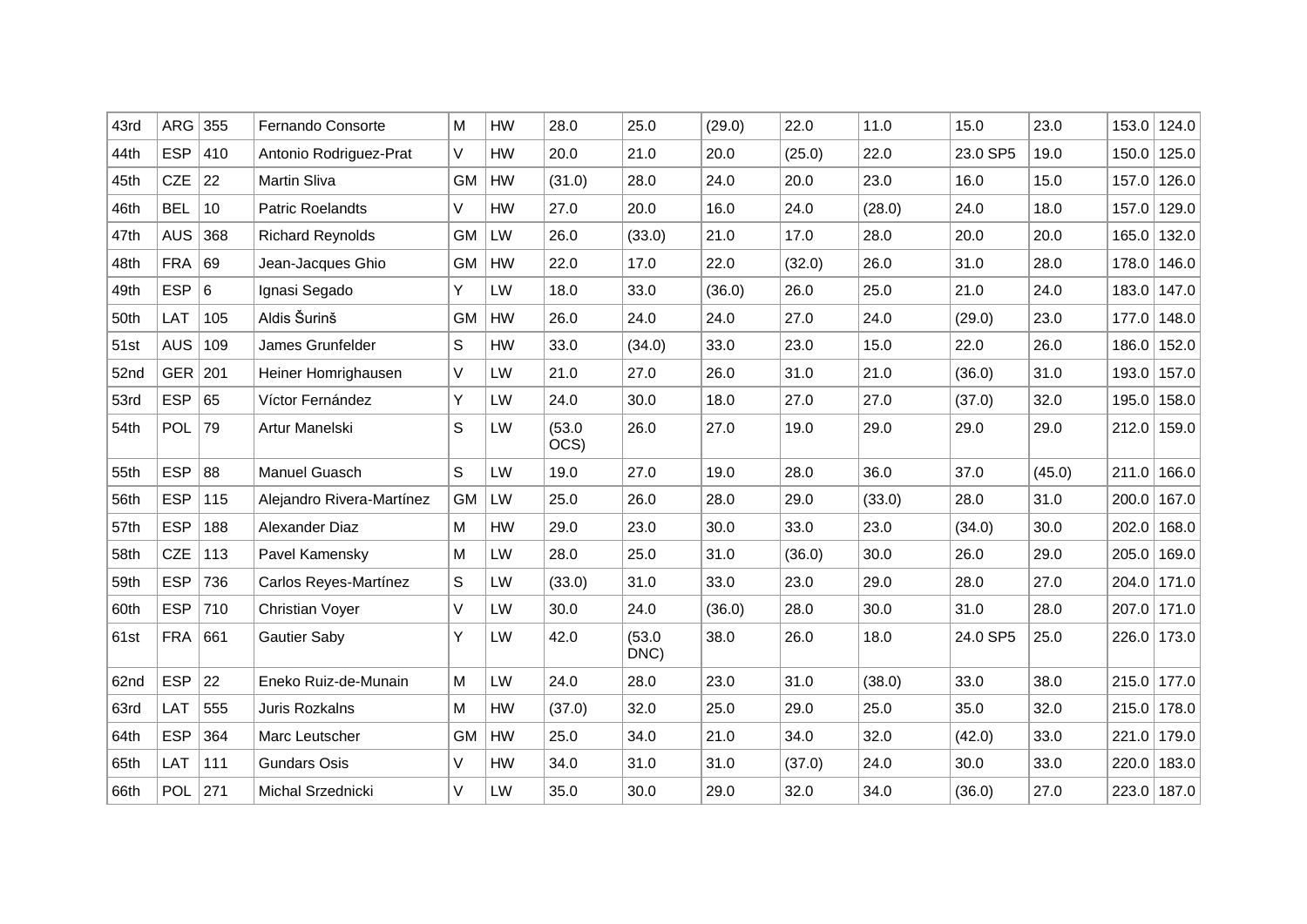| 67th | <b>POL</b>     | 92   | Irek Kutyla          | M         | HW        | 30.0   | 35.0   | 32.0   | 38.0   | (41.0)    | 27.0                        | 30.0           | 233.0 | 192.0         |
|------|----------------|------|----------------------|-----------|-----------|--------|--------|--------|--------|-----------|-----------------------------|----------------|-------|---------------|
| 68th | <b>BEL</b>     | 91   | Karl Lamens          | <b>GM</b> | LW        | 32.0   | 36.0   | (37.0) | 30.0   | 32.0      | 35.0                        | 35.0           | 237.0 | 200.0         |
| 69th | <b>ESP</b>     | 1111 | Juan Jose De-Palacio | M         | HW        | 38.0   | 36.0   | 30.0   | (39.0) | 36.0      | 27.0                        | 34.0           |       | 240.0 201.0   |
| 70th | GER 340        |      | Jakob Eckert         | <b>GM</b> | HW        | 37.0   | (39.0) | 32.0   | 39.0   | 31.0      | 25.0                        | 39.0           |       | 242.0 203.0   |
| 71st | POL 215        |      | Jakub Nowak          | M         | LW        | 29.0   | 29.0   | 34.0   | 24.0   | (47.0)    | 46.0 SP5                    | 42.0           |       | 251.0 204.0   |
| 72nd | SUI            | 30   | Yves Schoenberger    | M         | LW        | (47.0) | 44.0   | 35.0   | 25.0   | 44.0 SCP1 | 30.0                        | 26.0           |       | 251.0 204.0   |
| 73rd | ARG 373        |      | Juan Barquero        | GM        | HW        | 35.0   | 32.0   | 41.0   | 35.0   | (44.0)    | 32.0                        | 43.0           |       | 262.0 218.0   |
| 74th | POL            | 299  | Dariusz Stanislawski | <b>GM</b> | HW        | 39.0   | 29.0   | 39.0   | (45.0) | 40.0      | 38.0                        | 34.0           |       | 264.0 219.0   |
| 75th | <b>BRA 865</b> |      | Gabriel Raymundo     | Y.        | LW        | 31.0   | 39.0   | 35.0   | 42.0   | (48.0)    | 33.0                        | 40.0           |       | 268.0 220.0   |
| 76th | <b>ESP</b>     | 10   | Luis Camacho-Lopez   | GM        | HW        | 34.0   | 37.0   | (41.0) | 35.0   | 39.0      | 39.0                        | 37.0           |       | 262.0 221.0   |
| 77th | ARG 888        |      | Martin Gaggiamo      | M         | LW        | 36.0   | (44.0) | 40.0   | 41.0   | 33.0      | 40.0                        | 35.0           |       | 269.0 225.0   |
| 78th | ARG 330        |      | Juan Reynaud         | Y         | LW        | 41.0   | 38.0   | (47.0) | 37.0   | 37.0      | 39.0                        | 37.0           |       | 276.0 229.0   |
| 79th | CZE $ 25$      |      | Roman Hrubý          | <b>GM</b> | HW        | 40.0   | 41.0   | 44.0   | 36.0   | 31.0      | 38.0                        | (53.0)<br>DNS) |       | 283.0 230.0   |
| 80th | POL            | 220  | Pawel Mielke         | M         | HW        | 36.0   | 37.0   | (42.0) | 41.0   | 40.0      | 40.0                        | 39.0           |       | $275.0$ 233.0 |
| 81st | <b>FIN</b>     | 52   | Mikko Bonsdorff      | <b>GM</b> | <b>HW</b> | 43.0   | 40.0   | 42.0   | 30.0   | 43.0      | (45.0)                      | 36.0           |       | 279.0 234.0   |
| 82nd | SVK            | 29   | Bohdan Molcanyi      | Y.        | LW        | 41.0   | 48.0   | (50.0) | 40.0   | 35.0      | 32.0                        | 41.0           |       | 287.0 237.0   |
| 83rd | <b>ESP</b>     | 642  | Josema Elduayen      | GM        | HW        | 32.0   | 35.0   | 37.0   | 44.0   | (49.0)    | 46.0                        | 46.0           |       | 289.0 240.0   |
| 84th | ARG $345$      |      | Guillermo Zerga      | <b>GM</b> | LW        | 39.0   | 38.0   | (46.0) | 42.0   | 37.0      | 44.0                        | 43.0           |       | 289.0 243.0   |
| 85th | ARG $351$      |      | Fernando Olmos       | M         | LW        | (45.0) | 45.0   | 45.0   | 34.0   | 43.0      | 41.0                        | 40.0           |       | 293.0 248.0   |
| 86th | <b>AUS</b>     | 909  | <b>Greg MacInnes</b> | <b>GM</b> | HW        | (47.0) | 43.0   | 43.0   | 40.0   | 39.0      | 43.0                        | 41.0           |       | 296.0 249.0   |
| 87th | <b>ESP</b>     | 73   | Ferran Garcia-Querol | Y         | LW        | 38.0   | 46.0   | 45.0   | (48.0) | 42.0      | 42.0                        | 36.0           |       | 297.0 249.0   |
| 88th | CAN            | 444  | Anton Portela-Garcia | Y         | <b>LW</b> | 48.0   | 41.0   | (49.0) | 48.0   | 42.0      | 34.0                        | 38.0           |       | $300.0$ 251.0 |
| 89th | AUS            | 624  | David Sterling       | <b>GM</b> | <b>HW</b> | 44.0   | 42.0   | 40.0   | 46.0   | 38.0      | (52.0)<br>SP <sub>5</sub> ) | 44.0           |       | $306.0$ 254.0 |
| 90th | $SVK$ 31       |      | Joseph Pollak        | V         | LW        | 40.0   | 43.0   | 43.0   | (46.0) | 44.0      | 43.0                        | 42.0           |       | $301.0$ 255.0 |